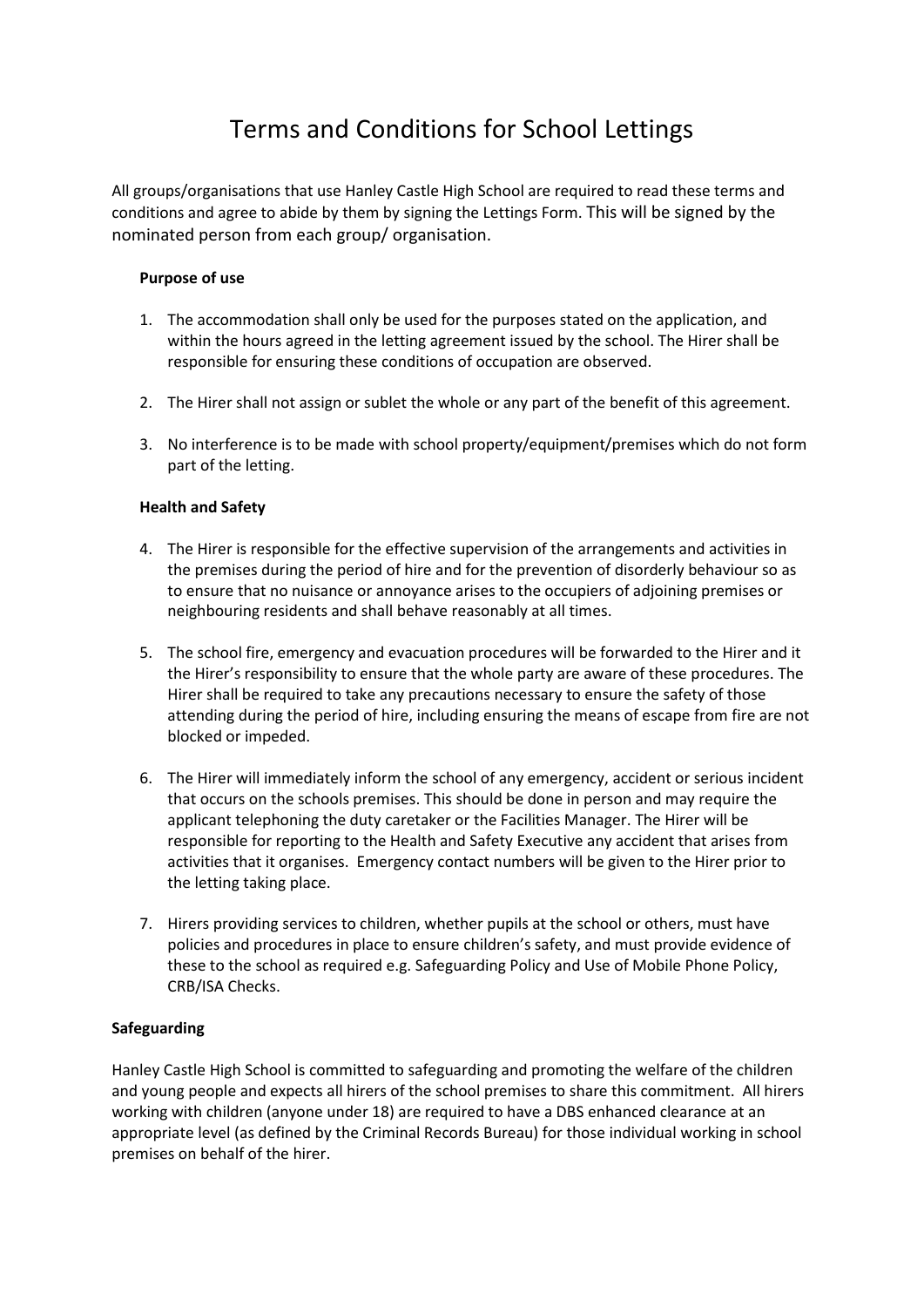It is now a condition of letting that any organisation using the School premises undertakes to ensure suitable arrangements are in place and maintained with regard to safeguarding children and child protection. The school reserves the right to terminate the contract if the organisation fails to have these arrangements in place and fails to provide, in the view of the School Governors, adequate assurances and evidence that satisfactory procedures are in place.

The termination of the letting can take immediate effect without financial liability failing to the school.

### **Payment of Hire Charges and Deposit**

- 8. Hire charges shall be invoiced at the end of each month and payable within 30 days. Payment details are outlined on the invoice.
- 9. The school reserves the right to require a deposit over and above the hiring charge as a surety against damage to the premises (including any equipment) or the premises being left in an unacceptable condition necessitating their incurring additional cost for cleaning, caretaking or other expenses.

#### **Responsibility of the Hirer for Good Order and Safety**

- 10. The Hirer shall be responsible for any damage to the school property, equipment or buildings caused by them or their guests. The Hirer must report any such damage to the school immediately. The Hirer shall repay to the school on demand the cost of re-instating or replacing any part of the premises or any of the property on the premises which shall be damaged, destroyed, stolen, or removed during the period of hire or prior or subsequent thereto if in relation to or by reason of the hiring. Any such costs will be in addition to the specified lettings charges.
- 11. The Hirer shall ensure that all accommodation is left in a clean and tidy condition at the end of the letting. Using litterbins and recycling facilities as appropriate will help this.
- 12. The Hirer must obtain express permission from the school to leave any equipment on the premises. The Hirer is responsible for any equipment they leave on the premises and shall ensure that such equipment is in good repair and after use, safely stowed away.
- 13. The school shall not be responsible for any article brought or left in any part of the premises, or theft or loss of, or damage to vehicles parked in any car park provided.
- 14. The Hirer shall comply with any reasonable instructions given by the Facilities manager or other member of the School Staff.
- 15. Alcohol is not allowed to be sold on the premises unless prior permission is given by the school and a licence obtained by the Hirer. Illegal drugs are not to be brought onto or consumed on the school premises.
- 16. There shall not be brought onto the premises anything of an inflammable, dangerous or noxious character.